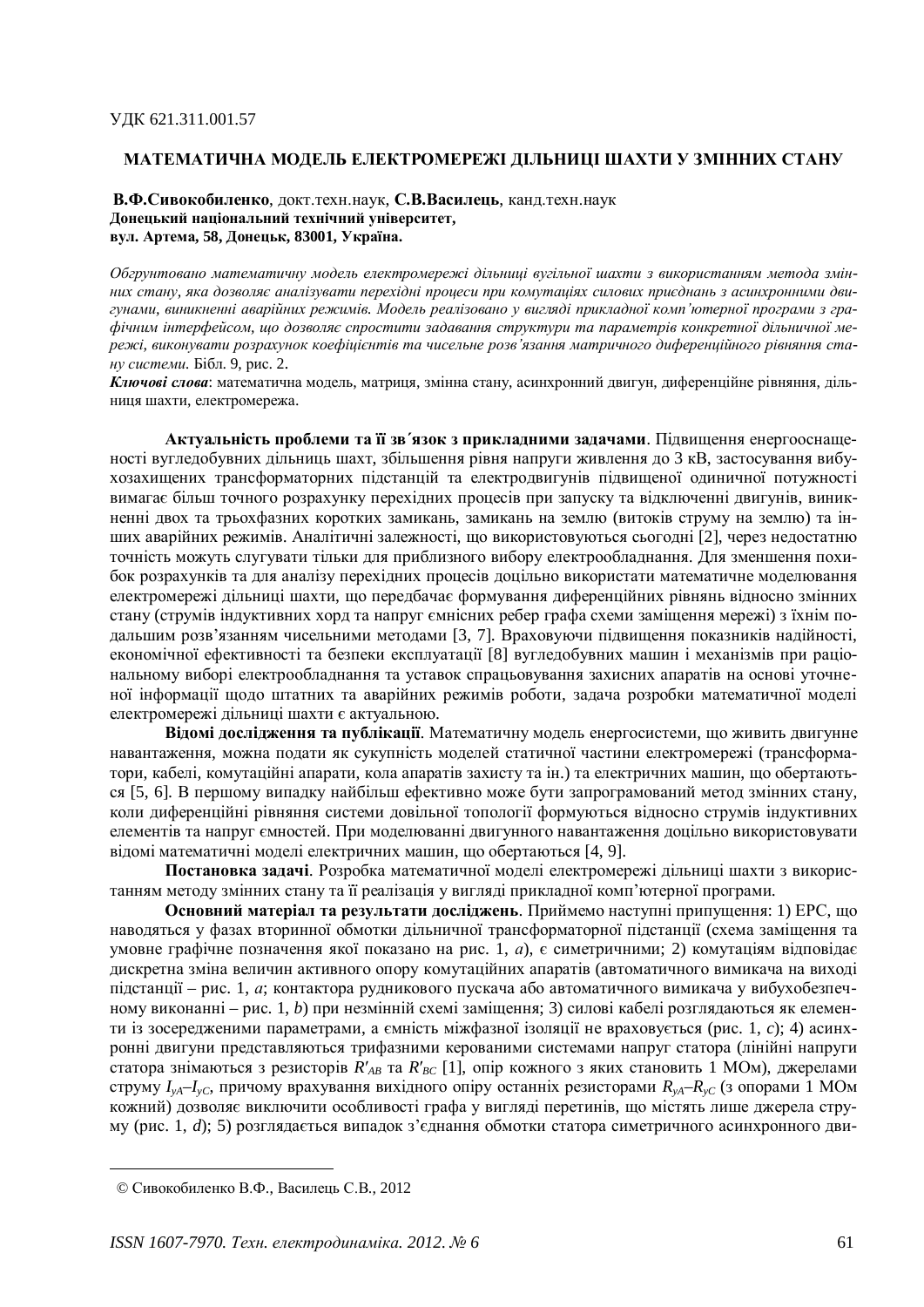гуна за схемою «зірка» з ізольованою нейтраллю; 6) параметри схеми заміщення асинхронного двигуна приймаються сталими при зміні режимів роботи.

Загальна схема заміщення дільничної електромережі шахти компонується зі схем заміщення окремих елементів. Дерево та доповнення дерева графа для загальної схеми заміщення мережі, а також матриця інциденцій формуються згідно з відомими принципами [3]. З матриці інциденцій можна отримати матрицю головних перетинів  $F_1$ , причому кількість рядків останньої дорівнює кількості ребер графа (до яких належать керовані  $U_y$ та незалежні  $U$  джерела напруги, ємнісні  $C_p$ , активні  $R_p$  та індуктивні L<sub>*p*</sub> ребра), а кількість стовпчиків відповідає кількості хорд (останні включають ємнісні C<sub>*x*</sub>, активні  $R_x$ , індуктивні  $L_x$ хорди, керовані  $I_y$ та незалежні  $I$  джерела струму)

23456 7 8 9 10 11 1 12 13 14 15 16 17 18 19 20 21 22 23 24 25 26 *xxx y y p p p CRL II U FFFFF U F FFF F F C FFFFF R FFFFF L FFFFF* ª º « » ¬ ¼ , (1)

де  $\bar{F}_2 - \bar{F}_{26}$  – компонентні матриці, причому  $\bar{F}_2 = \bar{F}_7 = \bar{F}_{17} = \bar{F}_{22} = \bar{F}_{25} = \bar{F}_{25} = \bar{F}_{26} = 0$  через припущення про відсутність відповідних особливостей графа [3].

Рівняння резистивних елементів згідно з законом Ома наступне:

$$
\overline{I}_{\rho e} = \overline{B}_1 \cdot \overline{X} + \overline{B}_2 \cdot \overline{X}_{\mu\nu} + \overline{B}_3 \cdot \overline{X}_{\nu\nu}, \qquad (2)
$$

 $\bar{X} = [\bar{U}_{C_p} \quad \bar{I}_{L_x}]$  $\bar{X} = [\bar{U}_{C_n} \quad \bar{I}_{L_n}]^T$  – вектор змінних стану *RLC*-кола;  $\bar{X}_{uu} = [\bar{U} \quad \bar{I}]^T$ ,  $\bar{X}_{yu} = [\bar{U}_{yu} \quad \bar{I}_{yu}]^T$  – вектори незалежних та керованих джерел живлення відповідно;  $I_{\textit{pes}} = [I_{\textit{R}_{\textit{p}}}-I_{\textit{R}_{\textit{x}}}]$  $\overline{I}_{p_{e3}} = [\overline{I}_{R_n} \quad \overline{I}_{R_n}]^T$  – вектор струмів резистивних елементів;  $\bar{B}_1 = \bar{A}_{11}^{-1} \cdot \bar{B}_{11}$ ,  $\bar{B}_2 = \bar{A}_{11}^{-1} \cdot \bar{B}_{12}$ ;  $\bar{B}_3 = \bar{A}_{11}^{-1} \cdot \bar{B}_{13}$  – матричні коефіцієнти, причому

$$
\overline{A}_{11} = \begin{bmatrix} \overline{1} & \overline{F}_{18} \\ -\overline{F}_{18}^T \cdot \overline{R}_p & \overline{R}_x \end{bmatrix}; \qquad \overline{B}_{11} = \begin{bmatrix} \overline{0} & -\overline{F}_{19} \\ \overline{F}_{13}^T & \overline{0} \end{bmatrix}; \qquad \overline{B}_{12} = \begin{bmatrix} \overline{0} & -\overline{F}_{20} \\ \overline{F}_{8}^T & \overline{0} \end{bmatrix}; \qquad \overline{B}_{13} = \begin{bmatrix} \overline{0} & -\overline{F}_{21} \\ \overline{F}_{3}^T & \overline{0} \end{bmatrix}.
$$
\n(3)

Диференційне рівняння стану RLC-кола у матричній формі наступне:

$$
\overline{A}_{22} \frac{d}{dt} \overline{X} = \overline{A}_{21} \cdot \overline{I}_{\rho e_3} + \overline{B}_{21} \cdot \overline{X} + \overline{B}_{22} \cdot \overline{X}_{uu} + \overline{B}_{23} \cdot \overline{X}_{yu}, \qquad (4)
$$

де матричні коефіцієнти дорівнюють

$$
\overline{A}_{22} = diag\{\overline{C}_p + \overline{F}_{12} \cdot \overline{C}_x \cdot \overline{F}_{12}^T \quad \overline{L}_x + \overline{F}_{24}^T \cdot \overline{L}_p \cdot \overline{F}_{24}\};
$$
\n(5)

$$
\overline{A}_{21} = \begin{bmatrix} \overline{0} & -\overline{F}_{13} \\ \overline{F}_{19}^T \cdot \overline{R}_p & \overline{0} \end{bmatrix}; \qquad \overline{B}_{21} = \begin{bmatrix} \overline{0} & -\overline{F}_{14} \\ \overline{F}_{14}^T & \overline{0} \end{bmatrix}; \qquad \overline{B}_{22} = \begin{bmatrix} \overline{0} & -\overline{F}_{15} \\ \overline{F}_{9}^T & \overline{0} \end{bmatrix}; \qquad \overline{B}_{23} = \begin{bmatrix} \overline{0} & -\overline{F}_{16} \\ \overline{F}_{4}^T & \overline{0} \end{bmatrix}.
$$
\n
$$
(6)
$$

З урахуванням (2) диференційне рівняння стану RLC-кола (4) має вигляд

$$
d/dt(\overline{X}) = \overline{A}_1 \cdot \overline{X} + \overline{A}_2 \cdot \overline{X}_{uu} + \overline{A}_3 \cdot \overline{X}_{yu},
$$
\n(7)

$$
\overline{A}_1 = \overline{A}_{22}^{-1} \cdot (\overline{A}_{21} \cdot \overline{B}_1 + \overline{B}_{21}); \qquad \overline{A}_2 = \overline{A}_{22}^{-1} \cdot (\overline{A}_{21} \cdot \overline{B}_2 + \overline{B}_{22}); \qquad \overline{A}_3 = \overline{A}_{22}^{-1} \cdot (\overline{A}_{21} \cdot \overline{B}_3 + \overline{B}_{23}).
$$
\n(8)

\nМатричне диференційне рівняння, що описує електричні та механічні перехідні процеси в си-метричному асинхронному двигуні без насичення [4, 9], у системі координат αβ має вигляд

$$
\frac{d}{dt}\overline{\Psi}_{\alpha\beta} = \overline{M}_1 \cdot \overline{\Psi}_{\alpha\beta} + \overline{S}_{\alpha\beta} + \overline{U}_{\alpha\beta},
$$
\n(9)

де  $\bar{\Psi}_{\alpha\beta} = [\psi_{s\alpha} \quad \psi_{s\beta} \quad \psi_{r\alpha} \quad \psi_{r\beta} \quad \omega]^T$  – вектор потокозчеплень та частоти обертання двигуна;  $\overline{U}_{\alpha\beta}$  = [ $u_{s\alpha}$  *u<sub>s</sub>* 0 0 0]<sup>T</sup> – вектор напруг на статорі та роторі;  $\overline{S}_{\alpha\beta}$  – вектор-функція спадів напруг від змінних стану, яка визначається наступним чином:

$$
\overline{S}_{\alpha\beta} = \left[ 0 \quad 0 \quad -\omega \psi_{r\beta} \quad \omega \psi_{r\alpha} \quad \frac{3L_m}{2J} (i_{r\alpha} i_{s\beta} - i_{r\beta} i_{s\alpha}) - \frac{M_c(\omega)}{J} \right]^T ; \tag{10}
$$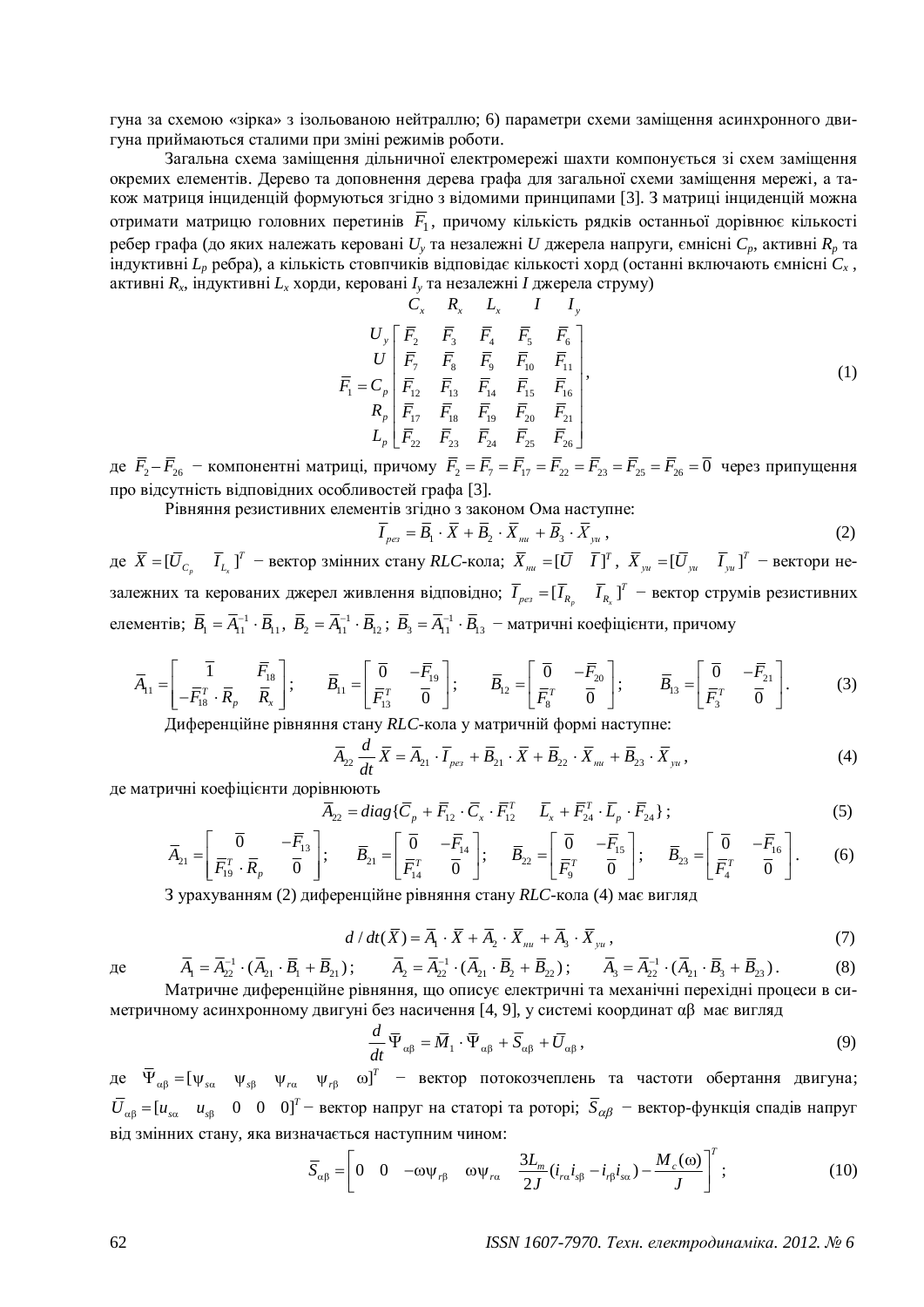

**Рис.** 1

 $\bar{M}_{_1}$  – матричний коефіцієнт, що залежить від параметрів *Т*-подібної схеми заміщення асинхронного двигуна з короткозамкненим ротором [4]

$$
\overline{M}_1 = \begin{bmatrix}\n-R_s a_1 & 0 & R_s a_2 & 0 & 0 \\
0 & -R_s a_1 & 0 & R_s a_2 & 0 \\
R_r a_2 & 0 & -R_r a_3 & 0 & 0 \\
0 & R_r a_2 & 0 & -R_r a_3 & 0 \\
0 & 0 & 0 & 0 & 0\n\end{bmatrix},
$$
\n(11)

 $\pi$ <sup>*n*</sup>  $a_1 = L_r / (L_s L_r - L_m^2)$ ,  $a_2 = L_m / (L_s L_r - L_m^2)$ ,  $a_3 = L_s / (L_s L_r - L_m^2)$ .

Переходячи у (9) від потокозчеплень до струмів, маємо:

$$
\frac{d}{dt}\overline{I}_{\alpha\beta} = \overline{M}_2 \cdot [\overline{M}_1 \cdot \overline{M}_3 \cdot \overline{I}_{\alpha\beta} + \overline{S}_{\alpha\beta} + \overline{U}_{\alpha\beta}],
$$
\n(12)

де  $\overline{I}_{\alpha\beta}=[i_{\alpha\alpha} \quad i_{\beta\beta} \quad i_{r\alpha} \quad i_{r\beta} \quad \omega]^T$  – вектор струмів у системі координат αβ та частоти обертання двигуна;  $\bar{S}_{\alpha\beta}$  = [0 0  $s'_{3}$   $s'_{4}$   $s'_{5}$ ]<sup>T</sup> – вектор-функція спадів напруг від змінних стану, причому

$$
s_3' = -\omega (L_m i_{s\beta} + L_r i_{r\beta}), \quad s_4' = \omega (L_m i_{s\alpha} + L_r i_{r\alpha}), \quad s_5' = \frac{3L_m}{2J} (i_{r\alpha} i_{s\beta} - i_{r\beta} i_{s\alpha}) - \frac{M_c(\omega)}{J}, \tag{13}
$$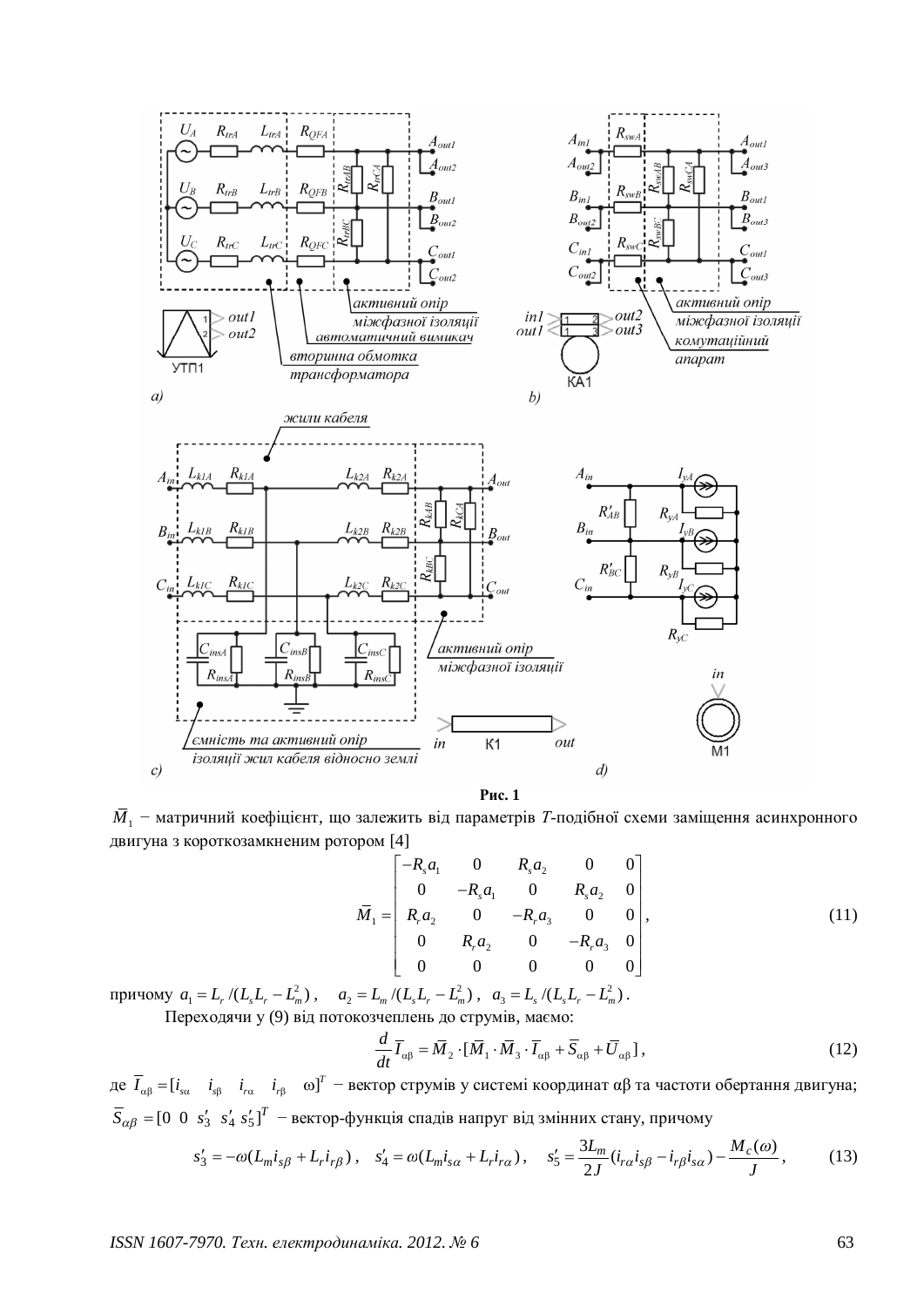$\overline{M}_{\,2}$ ,  $\overline{M}_{\,3}$  – матричні коефіцієнти, які дорівнюють

$$
\overline{M}_2 = \begin{bmatrix} a_1 & 0 & -a_2 & 0 & 0 \\ 0 & a_1 & 0 & -a_2 & 0 \\ -a_2 & 0 & a_3 & 0 & 0 \\ 0 & -a_2 & 0 & a_3 & 0 \\ 0 & 0 & 0 & 0 & 1 \end{bmatrix}; \qquad \overline{M}_3 = \begin{bmatrix} L_s & 0 & L_m & 0 & 0 \\ 0 & L_s & 0 & L_m & 0 \\ L_m & 0 & L_r & 0 & 0 \\ 0 & L_m & 0 & L_r & 0 \\ 0 & 0 & 0 & 0 & 1 \end{bmatrix}.
$$
 (14)

Переходячи в рівнянні (12) до фазних величин струмів та лінійних напруг статора, маємо

$$
\frac{d}{dt}\overline{I}_{abc} = \overline{F} \cdot \overline{I}_{abc} + \overline{G} \cdot \overline{S} + \overline{H} \cdot \overline{U}_{abc},
$$
\n(15)

де  $\overline{I}_{abc} = [i_{sa} \ i_{sb} \ i_{sc} \ i_{ra} \ i_{rb} \ i_{rc} \ o]^{T}$  – вектор фазних струмів статора та ротора двигуна та частоти обертання ротора;  $\overline{U}_{abc} = [u'_{AB} \quad u'_{BC}]^T$  – вектор лінійних напруг на статорі;  $\overline{G} = \overline{M}_4 \cdot \overline{M}_2$ ,  $\overline{F} = G \cdot \overline{M}_1 \cdot \overline{M}_3 \cdot \overline{M}_5$ ,  $\overline{H} = G \cdot M_6$  – матричні коефіцієнти, причому

$$
\bar{M}_4 = \begin{bmatrix}\n1 & 0 & 0 & 0 & 0 \\
-1/2 & \sqrt{3}/2 & 0 & 0 & 0 \\
-1/2 & -\sqrt{3}/2 & 0 & 0 & 0 \\
0 & 0 & 1 & 0 & 0 \\
0 & 0 & -1/2 & \sqrt{3}/2 & 0 \\
0 & 0 & 0 & 0 & 1\n\end{bmatrix}; \ \bar{M}_5 = \begin{bmatrix}\n1 & 0 & 0 & 0 & 0 & 0 \\
0 & \frac{1}{\sqrt{3}} & -\frac{1}{\sqrt{3}} & 0 & 0 & 0 \\
0 & 0 & 0 & 1 & 0 & 0 \\
0 & 0 & 0 & 0 & \frac{1}{\sqrt{3}} & -\frac{1}{\sqrt{3}} & 0 \\
0 & 0 & 0 & 0 & 0 & 0\n\end{bmatrix}; \ \bar{M}_6 = \begin{bmatrix}\n\frac{2}{3} & \frac{1}{3} \\
0 & \frac{1}{\sqrt{3}} \\
0 & 0 \\
0 & 0 \\
0 & 0\n\end{bmatrix};
$$
\n
$$
\bar{M}_7 = \begin{bmatrix}\n1 & 0 & 0 & 0 & 0 & 0 \\
0 & \frac{1}{\sqrt{3}} & -\frac{1}{\sqrt{3}} & 0 & 0 \\
0 & 0 & 0 & 0 & 0 & 0 \\
0 & 0 & 0 & 0 & 0 & 1\n\end{bmatrix}; \ \bar{M}_6 = \begin{bmatrix}\n\frac{2}{3} & \frac{1}{3} \\
0 & \frac{1}{\sqrt{3}} \\
0 & 0 \\
0 & 0 \\
0 & 0\n\end{bmatrix};
$$
\n(16)

 $\overline{S} = [0 \ 0 \ s_3 \ s_4 \ s_5]^T$  — вектор-функція спадів напруг від змінних стану двигуна, що складають вектор  $\bar{I}_{abc}$ , компоненти якої дорівнюють

$$
s_3 = -\frac{\omega}{\sqrt{3}} \Big[ L_m (i_{sb} - i_{sc}) + L_r (i_{rb} - i_{rc}) \Big], \qquad s_4 = \omega (L_m i_{sa} + L_r i_{ra}),
$$
  

$$
s_5 = \frac{\sqrt{3}L_m}{2J} [i_{ra} (i_{sb} - i_{sc}) - i_{sa} (i_{rb} - i_{rc})] - \frac{M_c(\omega)}{J}.
$$
 (17)

За наявності в системі *п* асинхронних двигунів узагальнене рівняння їхнього стану представляє собою лінійну комбінацію диференційних рівнянь типу (15):

$$
\frac{d}{dt}\overline{I}_{2n} = \overline{F}_{2n} \cdot \overline{I}_{2n} + \overline{G}_{2n} \cdot \overline{S}_{2n} + \overline{H}_{2n} \cdot \overline{U}_{2n},
$$
\n(18)

 $\text{Re} \quad I_{2n} = [I_{abc_1} \quad \dots \quad I_{abc_n}]$  $\overline{I}_{z} = [\overline{I}_{abc_1} \quad \dots \quad \overline{I}_{abc_n}]^T$  – вектор струмів та частот обертання n двигунів;  $\overline{S}_{z_i} = [\overline{S}_1 \quad \dots \quad \overline{S}_n]^T$ – вектор-функція спадів напруг від змінних стану вектора  $\bar{I}_{z\pi}\,;\,\bar{U}_{z\pi}=[\bar{U}_{abc_1}\quad...\quad \bar{U}_{abc_n}]^T$  — вектор лінійних напруг на статорах двигунів;  $\overline{F}_{a} = diag\{\overline{F}_{1} \quad \dots \quad \overline{F}_{n}\}, \overline{G}_{a} = diag\{\overline{G}_{1} \quad \dots \quad \overline{G}_{n}\}, \overline{H}_{a} = diag\{\overline{H}_{1} \quad \dots \quad \overline{H}_{n}\}\$ - матричні коефіцієнти.

<u>Асинхронні лвигуни полаються на схемі замішення (рис. 1, *d*) керованими лжерелами струму</u>  $(I_{vA}=i_{sa}, I_{vB}=i_{sb}, I_{vC}=i_{sc})$ , причому лінійна напруга, яка прикладається до обмоток статора, знімається з високоомних резисторів ( $u'_{AB}$  знімається з  $R'_{AB}$ ,  $u'_{BC}$  – з  $R'_{BC}$ ), що дозволяє встановити залежність між векторами лінійних напруг на статорах двигунів  $\overline{U}_{z_l}$  та на резистивних елементах  $\overline{U}_{p e_i}$ :

$$
\overline{U}_{2n} = \overline{G}_{12} \cdot \overline{U}_{pe3} \,, \tag{19}
$$

де  $\bar{G}_{12}$  – матриця підключення двигунів за напругою, елементи якої, що знаходяться на перетині рядка, який відповідає шуканій лінійній напрузі статора *і*-го двигуна ( $u'_{AB}$  або  $u'_{BC}$ ), та стовпчика, який кореспондується з напругою на відповідному резисторі схеми заміщення двигуна ( $R'_{AB}$  або  $R'_{BC}$  відповідно), дорівнюють 1, а інші елементи матриці  $\bar{G}_{12}$  є нульовими.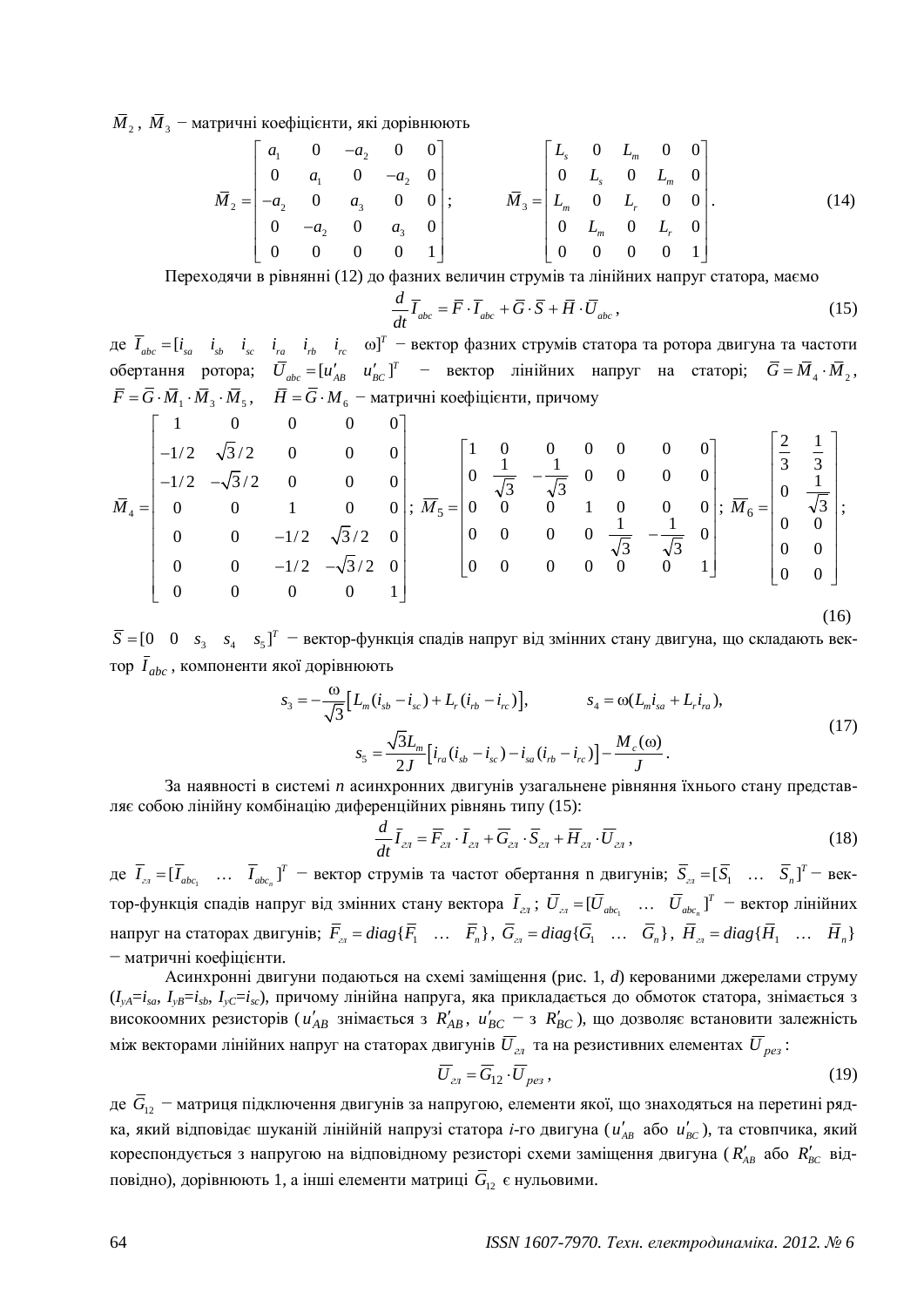Для співставлення векторів струмів двигунів  $\overline{I}_{z\bar{i}}$ , що обраховуються згідно з рівнянням (18), та вектора струмів керованих джерел струму  $I_{\mathrm{yu}}$  скористаємося залежністю

$$
\overline{I}_{yu} = \overline{G}_{11} \cdot \overline{I}_{z\bar{z}} \,, \tag{20}
$$

де  $\bar{G}_{11}$  – матриця підключення двигунів за струмом, кількість рядків якої відповідає кількості джерел струму, а кількість стовпчиків дорівнює семикратній кількості двигунів 7n, оскільки розмір кожного вектора *I<sub>abc<sub>i</sub>*</sub> становить 7; на перетині рядка, що відповідає джерелу струму *I<sub>yA<sub>i</sub></sub>, I<sub>yB<sub>i</sub></sub> або I<sub>yCi</sub> i-го* двигуна та стовпчика, що визначає струм відповідної фази статора цього ж двигуна ( $i_{_{sa_i}}$ ,  $i_{_{sb_i}}$ ,  $i_{_{sc_i}}$ ), проставляється 1, інші елементи дорівнюють нулю.

Використання залежностей (19) та (20) дає змогу об'єднати диференційні рівняння стану RLCкола (7) та асинхронних двигунів (18) в єдине диференційне рівняння стану дільничної електромережі. Для цього запишемо залежність (19) з використанням рівняння (2)

$$
\overline{U}_{_{2n}} = \overline{G}_{15} \cdot \overline{X} + \overline{G}_{16} \cdot \overline{X}_{_{nu}} + \overline{G}_{17} \cdot \overline{X}_{_{yu}} ,
$$
\n(21)

де  $\overline{G}_{15} = \overline{G}_{14} \cdot \overline{B}_1$ ,  $\overline{G}_{16} = \overline{G}_{14} \cdot \overline{B}_2$ ,  $\overline{G}_{17} = \overline{G}_{14} \cdot \overline{B}_3$ ,  $\overline{G}_{14} = \overline{G}_{12} \cdot \overline{R}$  – матричні коефіцієнти;  $\overline{R} = diag\{\overline{R}_p \mid \overline{R}_x\}$  – матриця активних опорів схеми заміщення мережі.

Приймемо припущення про відсутність у RLC-колі керованих джерел напруги, тоді виконуеться залежність

$$
\overline{X}_{yu} = \overline{I}_{yu} = \overline{G}_{11} \cdot \overline{I}_{2n} \,. \tag{22}
$$

Врахувавши у рівнянні (18) залежності (21) та (22), маємо

$$
\frac{d}{dt}\overline{I}_{z\alpha} = \overline{G}_{19} \cdot \overline{X} + \overline{G}_{23} \cdot \overline{I}_{z\alpha} + \overline{G}_{z\alpha} \cdot \overline{S}_{z\alpha} + \overline{G}_{20} \cdot \overline{X}_{n\alpha},\tag{23}
$$

 $\mu_{19} = \overline{H}_{a1} \cdot G_{15}; \quad G_{23} = \overline{F}_{a1} + \overline{H}_{a1} \cdot G_{17} \cdot G_{11}; \quad G_{20} = \overline{H}_{a1} \cdot G_{16}.$ 

Враховуючи у рівнянні (7) залежність (22) та позначивши  $\bar{G}_{24} = \bar{A}_3 \cdot \bar{G}_{11}$ , маємо

$$
\frac{d}{dt}\overline{X} = \overline{A}_1 \cdot \overline{X} + \overline{A}_2 \cdot \overline{X}_{uu} + \overline{G}_{24} \cdot \overline{I}_{24}.
$$
\n(24)

Об'єднаємо диференційні рівняння стану RLC-кола (24) та асинхронних двигунів (23) в єдине диференційне рівняння стану дільничної електромережі

$$
\frac{d}{dt}\overline{X}_{2t} = \overline{L}_1 \cdot \overline{X}_{2t} + \overline{L}_2 \cdot \overline{S}_{2t} + \overline{L}_3 \cdot \overline{X}_{nu} = f\left(\overline{X}_{2t}, t\right),\tag{25}
$$

де  $\bar{X}_{_{23}}=[\bar{X}$   $\bar{I}_{_{23}}]^T$  – вектор змінних стану RLC-кола та асинхронних двигунів;  $\bar{L}_1$ ,  $\bar{L}_2$ ,  $\bar{L}_3$  – матричні коефіцієнти, що визначаються параметрами та конфігурацією мережі:

$$
\overline{L}_1 = \begin{bmatrix} \overline{A}_1 & \overline{G}_{24} \\ \overline{G}_{19} & \overline{G}_{23} \end{bmatrix}, \qquad \overline{L}_2 = \begin{bmatrix} \overline{0} & \overline{G}_{21} \end{bmatrix}^T, \qquad \overline{L}_3 = \begin{bmatrix} \overline{A}_2 & \overline{G}_{20} \end{bmatrix}^T.
$$
 (26)

Обгрунтована математична модель реалізована в прикладній програмі MinePowerNet, що розробляється авторами. Як приклад розглянемо шахтну дільничну електромережу (рис. 2, *а*), для якої в момент 0 с моделюється запуск двигунів М1, М2 (моменти навантаження на валах двигунів - типу «різання», коефіцієнти завантаження відповідно становлять:  $K_{3}$ =0,2 в.о.,  $K_{3}$ =0,8 в.о.) та у момент 6 с відключення автоматичного вимикача КА1 розподільчого пункту. Після цього має місце груповий вибіг двигунів (рис. 2, *b*), під час якого М1 є генератором (потужність  $p_1$ <0), а М2 функціонує у двигунному режимі (p<sub>2</sub>>0), що визначається фазовим кутом між напругою в мережі *и* та зрівнювальними струмами відгалужень *i*<sub>1</sub>, *i*<sub>2</sub>. Чисельне інтегрування матричного диференційного рівняння стану дільничної електромережі (25) проводилося методом Гіра другого порядку із застосуванням вектора Нордсіка [7], причому величина змінного кроку не перевищувала  $10^4$  с, а відносна похибка метода нерухомої точки була не більшою за 0,01. Виникнення коротких замикань або витоків струму на землю в одному з елементів дільничної електромережі моделюється шляхом зміни величини відповідного опору ізоляції.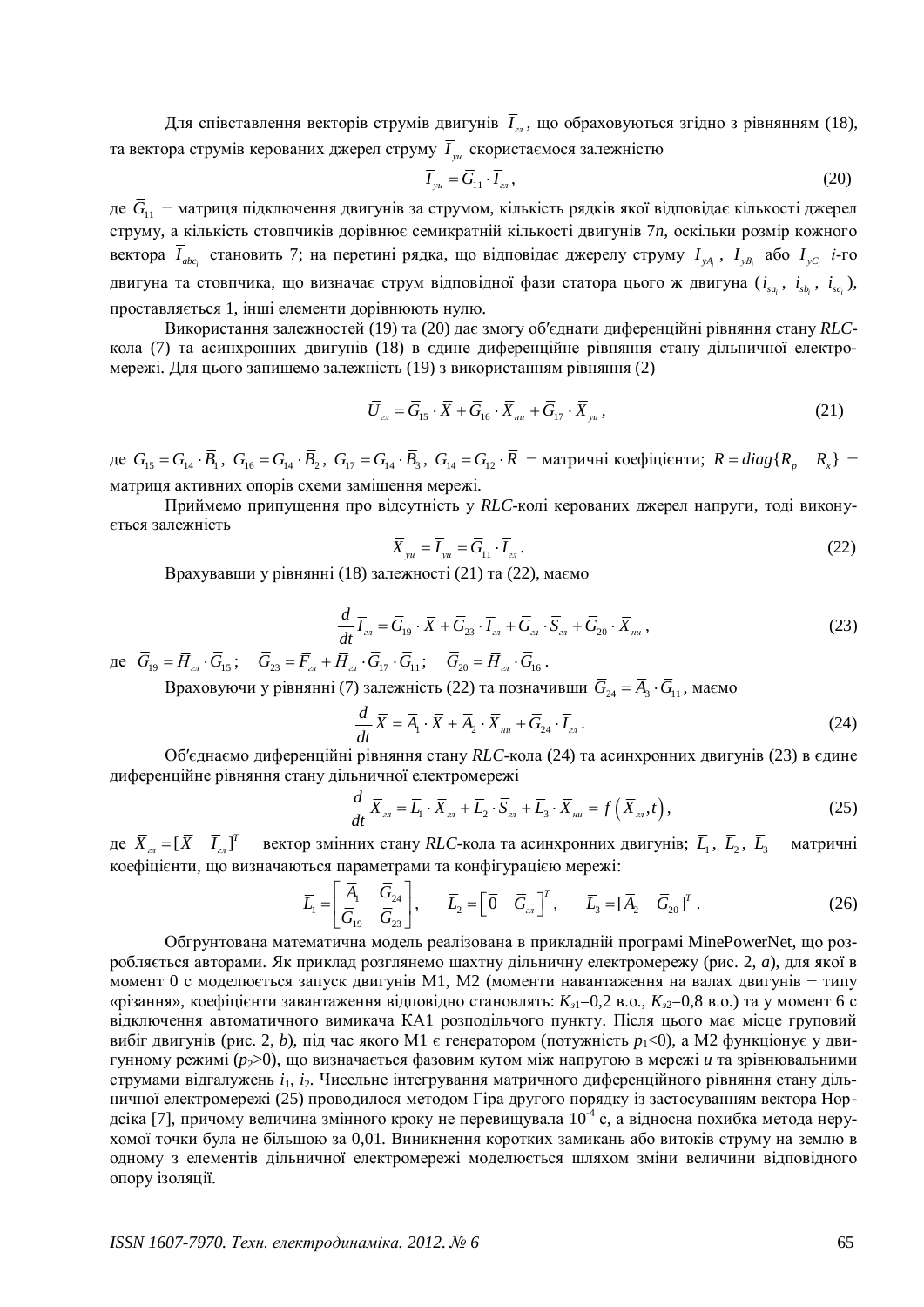

Pис. 2

Висновки та напрямок подальших досліджень. З використанням методу змінних стану обгрунтовано математичну модель дільничної електромережі шахти як матричне диференційне рівняння у формі Коші, права частина якого є сумою добутків матричних коефіцієнтів на вектор змінних стану, вектор-функцію від змінних стану та вектор незалежних джерел живлення. Чисельне розв'язання вказаного рівняння для електромережі конкретної конфігурації дозволяє досліджувати перехідні процеси в системі при комутаціях, зміні режимних параметрів двигунів та виникненні аварійних режимів. З метою автоматизації процесів формування структури мережі, побудови матриці інциденпій, обрахування матричних коефіцієнтів, чисельного розв'язання матричного лиференційного рівняння стану та видачі результатів авторами розробляється прикладна комп'ютерна програма.

У ході подальших досліджень доцільно удосконалити математичну модель асинхронного двигуна шляхом врахування насичення машини та витіснення струму в роторі, а також розширити можливості програми за рахунок аналізу перехідних процесів у високовольтній частині системи електропостачання шахти.

1. Войтех А.А., Попович А.Н. Моделирование переходных процессов в полюсопереключаемых асинхронных двигателях. – Киев: Наук. думка, 1989. – 152 с.

2. *Дзюбан В.С., Ширнин И.Г., Ванеев Б.Н., Гостищев В.М.* Справочник энергетика угольной шахты: в 2-х томах. – Донецк: ООО «Юго-Восток, Лтд», 2001.

3. Калабеков Б.А., Лапидус В.Ю., Малафеев В.М. Методы автоматизированного расчета электронных схем в технике связи. – М.: Радио и связь, 1990. – 272 с.

**4.** *Ковач К.П., Раи И.* Перехолные процессы в машинах переменного тока. – М.–Л.: Госэнергоиздат,  $1963. - 744$  c.